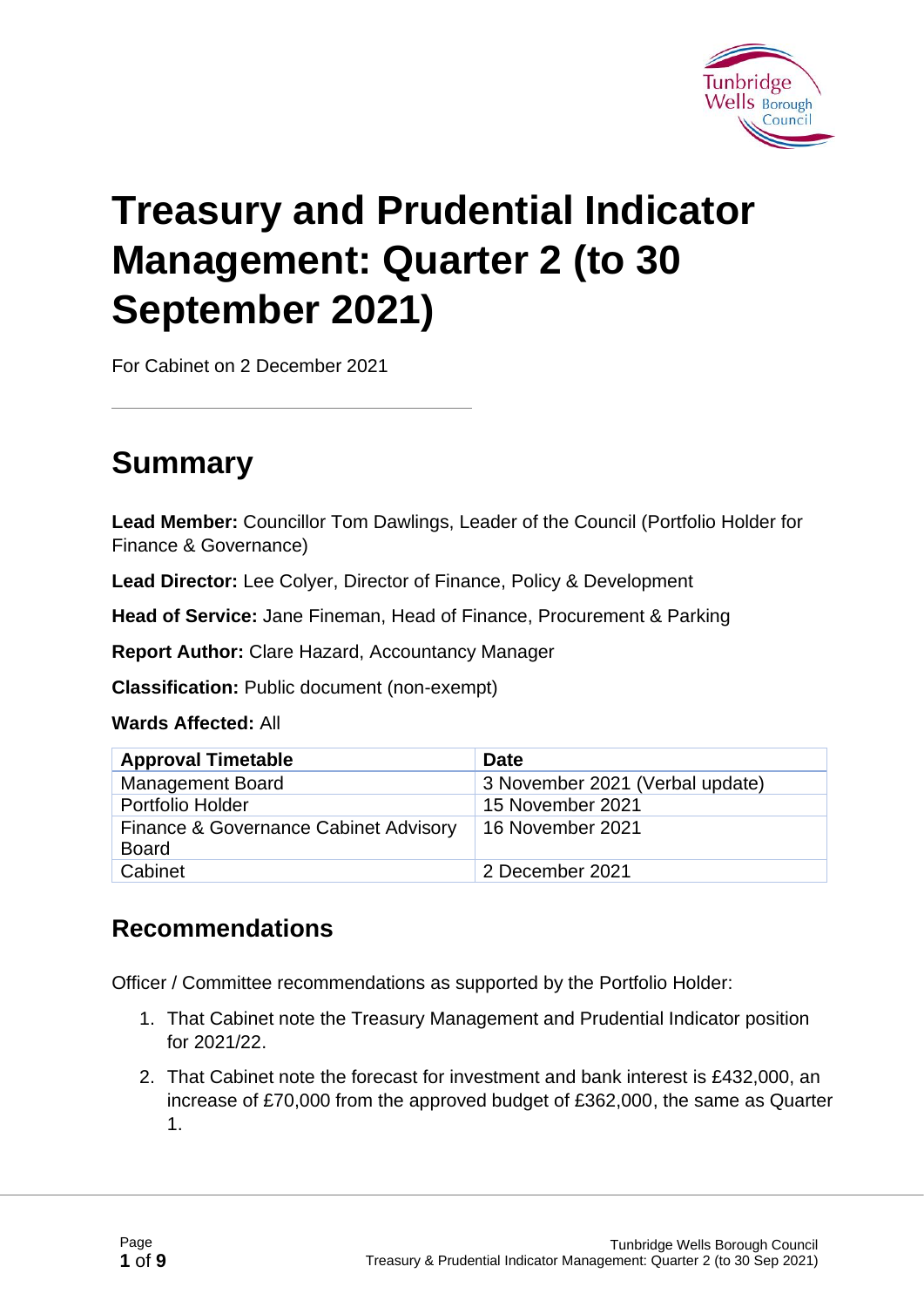

### **1. Introduction and Background**

- 1.1 This report monitors compliance with the Treasury Management Policy & Strategy 2021/22 for the period 1 April 2021 to 30 September 2021.
- 1.2 The report updates Members on investments held by the Council and informs that interest from investments and bank interest for 2021/22 is forecast to be £432,000, an increase of £70,000, on the approved budget of £362,000.

### **2. Treasury Management and Prudential Indicator Management**

- 2.1 Under its Financial Procedure Rules, the Council delegates responsibility for the implementation and monitoring of its treasury management policies and practices to Cabinet.
- 2.2 This report monitors, for the period 1 April 2021 to 30 September 2021, compliance with the Treasury Management Policy and Strategy 2021/22 recommended by Cabinet at its meeting 4 February 2021 (CAB92/20) and approved by Full Council at its meeting of 24 February 2021 (FC61/20).

#### **Current Investments**

- 2.3 The 2021/22 approved limits on the amount of money and the time period the Council can invest with any given counterparty is shown in **Appendix A**.
- 2.4 As at 30 September 2021 the Council had £52.2 million of investments and bank account money. The institution categories and the maturity profile of these are shown in **Appendix B**.

#### **Interest Rate Forecast**

- 2.5 The bank interest rate was cut to 0.10% in March 2020 when it became clear that the coronavirus outbreak would pose a huge threat to the economy and has remained at that rate to date.
- 2.6 Link Asset Services, who are the Council's treasury advisors, regularly review interest rates and produce a forecast of the rate over future years. They currently forecast that the rate will increase during the second quarter of 2022 to 0.25% and slowly increase during 2023, however there is still much uncertainty over the recovery of the economy.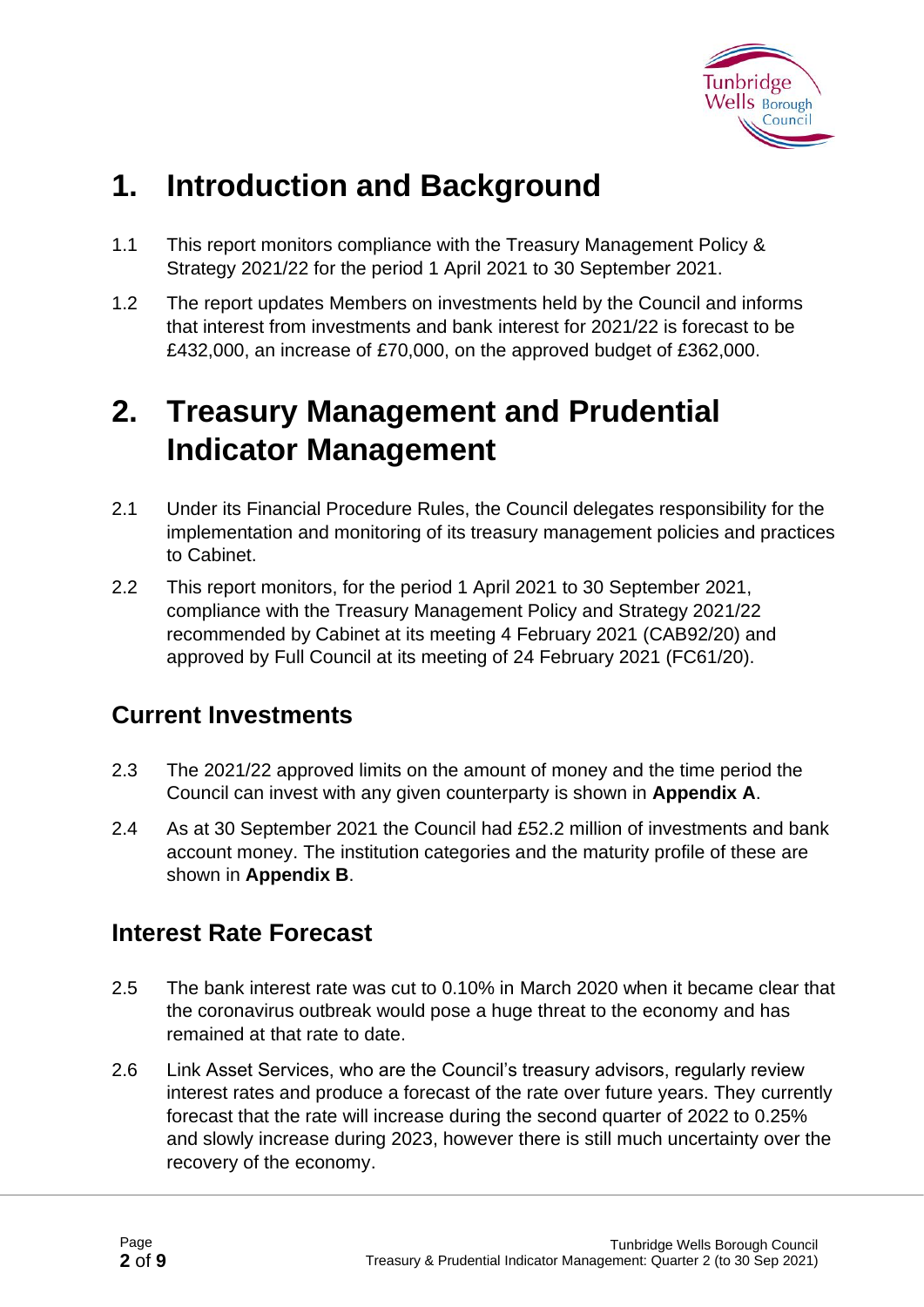#### **Cash Flow Management**

- 2.7 The Council prioritised its cash flow management in response to the coronavirus crisis and the position continues to be carefully monitored.
- 2.8 Currently monies are being kept short term, or in the Council's current account, as there is little benefit in investing longer term. This enables the Council to have funds available should cash flow not meet current projections or worsen in the future.

#### **Cash Balances**

- 2.9 The 2021/22 budget was set based on average funds expected to be available for investments during the year of £26.8 million.
- 2.10 The opening cash balance position was much higher than forecast at budget setting due to several reasons including:
	- The administration of business grants schemes provided by the Government, to support businesses during the pandemic. The funding for these schemes had been provided up front and at year end the Council held a balance of £7.998 million for these grants until the sums are able to be passed onto businesses or back to the Government.
	- Capital projects being rescheduled during 2020/21. Projects totalling £4.226 million were rescheduled into 2021/22 at Quarter 4 of 2020/21.
	- £2.118 million was held in the Capital Receipts Reserve at 31 March 2021, which had been received from the sale of assets. This will be used for the 2021/22 capital programme.
	- The Council was able to close the 2020/21 financial year with a small surplus of £211,000 being returned to the general fund. At budget setting time it had been expected that reserves would be needed to balance the budget, but this was not required due to additional government support, along with mitigating some of the income losses with expenditure savings.
- 2.11 The funds available for investment throughout 2021/22 are also expected to be higher than forecast due to several reasons including:
	- The Council has received a fifth tranche of Covid-19 support grant of £486,000 and additional new burdens grants of £346,000, which is further support from the government to meet the challenges of the pandemic.
	- The Council continues to administer business grants schemes, provided by government, to support businesses during the pandemic. The funding for these schemes was provided up front and therefore the Council is holding funds until they can be passed onto business or need to be repaid to Government. The average amount held for these grants, to the end of September 2021, was £8.192 million.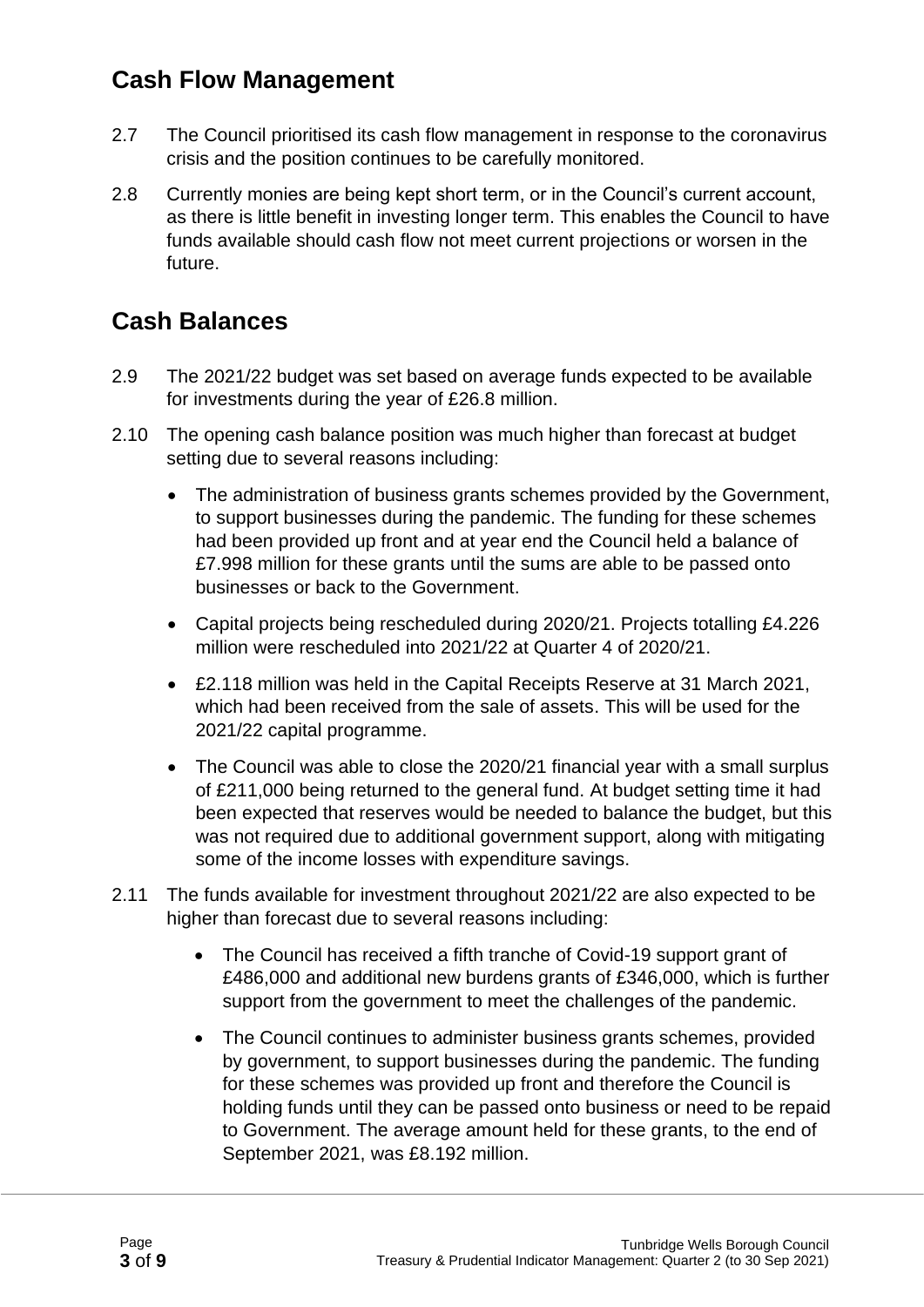- The government provided eligible retail, hospitality and leisure properties with 100% business rates relief during 2020/21. The Council was compensated for this loss of income through Section 31 grants paid throughout last year. As it is the billing authority the Council suffered the full loss of business rates income, in terms of cashflow, rather than just its 40% share and was compensated for this by receiving 100% of the Section 31 grants. It needs to repay government the 60% that is due to the other preceptors, which is a sum of £16.562 million, but this will not be paid until March 2022, therefore increasing the average funds throughout the year.
- 2.12 Overall, despite the continuing challenges from the Covid-19 pandemic, the amount the Council forecasts it will have to invest, is significantly higher than estimated when setting the budget. Most of the additional funds will only be held temporarily, and repaid by year end, but whilst held will earn interest and increase the annual average funds.

#### **Investment and Bank Interest**

- 2.13 The target interest rate to be earnt from funds was set at 1.35%. Applying this to the budgeted funds available resulted in an interest budget of £362,000.
- 2.14 The amount of interest to be received from investments and bank balances is forecast to be £432,000, an increase of £70,000 on the approved budget of £362,000. The increase is mainly due to increasing the forecast interest from the Property Fund, as explained in Note 2.19, and some is due to more funds being available. This is unchanged from Quarter 1.

|                            | <b>Budget</b><br>2021/22 | <b>Quarter 1</b> | <b>Quarter 2</b> |
|----------------------------|--------------------------|------------------|------------------|
| <b>Equated Investments</b> | £26,800,000              | £48,400,000      | £48,400,000      |
| Average Interest Rate      | 1.35%                    | 0.89%            | 0.89%            |
| <b>Total Interest</b>      | £362,000                 | £432,000         | £432,000         |

2.15 A summary of the forecast position is shown below:

2.16 Although it is forecast that there will be additional funds available to invest, they will mainly be invested short term and will earn less than the average for the rest of the portfolio. The average rate of the entire portfolio is estimated to decrease from 1.35% to 0.89%, despite the forecast increase in overall income received.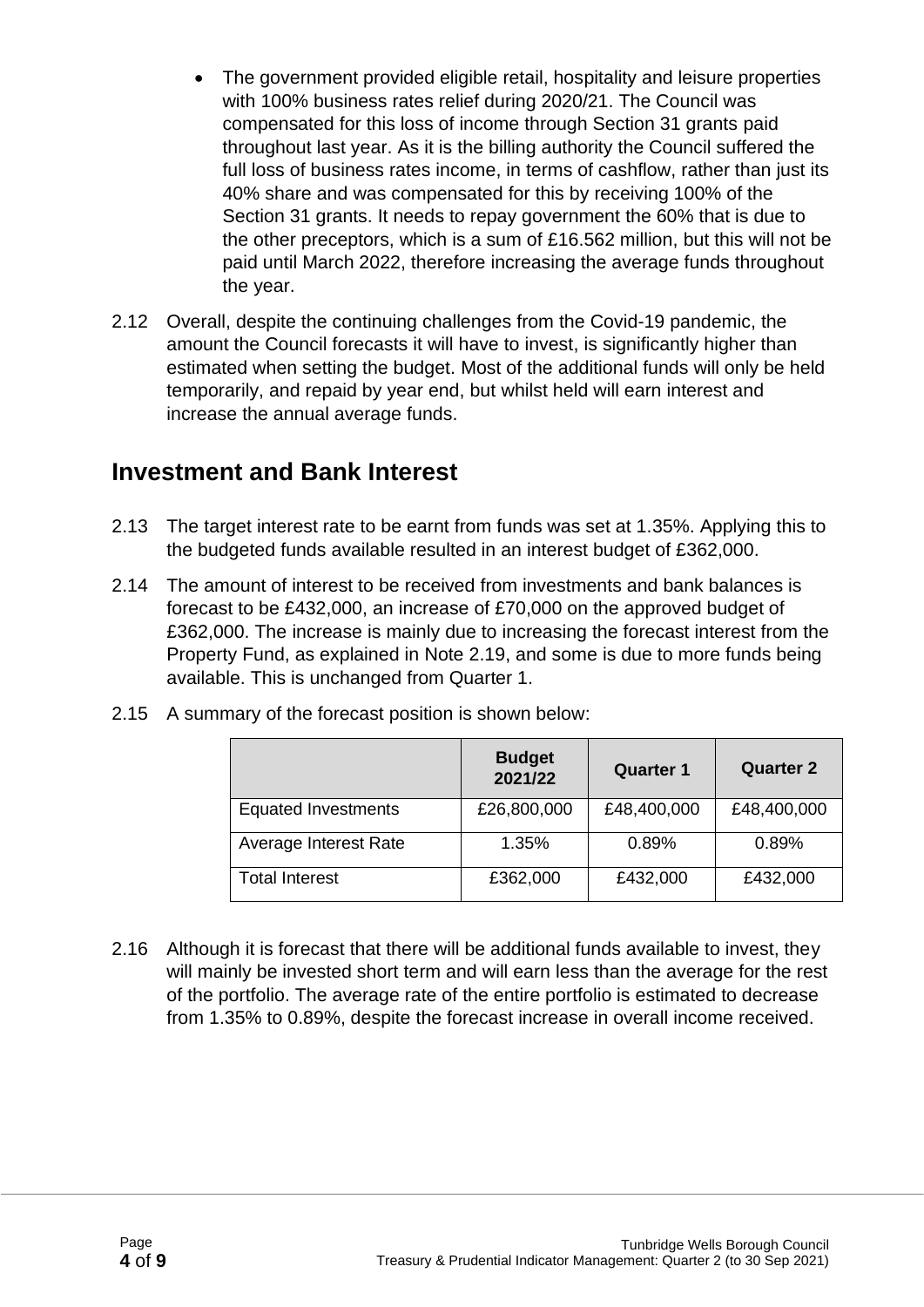#### **Treasury Management Strategy Prudential Indicators and Targets**

- 2.17 Details of the Prudential Indicators and Treasury Management Targets compared to the position as at 30 September 2021 are set out in **Appendix C**.
- 2.18 None of the Prudential Indicators were breached during the quarter. As explained in Note 2.16 the interest rate for the year is not forecast to be met but the amount of interest will be £70,000 above budget.

#### **Local Authorities Property Fund**

- 2.19 The Council purchased £9 million worth of units in The Local Authorities' Property Fund between 2013 and 2014. The Fund pays a dividend to the Council on a quarterly basis. The dividend paid for April to September was 5.10% although a management fee of 0.73% was paid back to the Fund resulting in a net interest rate of 4.37%. The budget assumed an average return of 3.60% from the Property Fund for the year and therefore this increase has been reflected in the interest forecast, as explained in Note 2.14.
- 2.20 The value of the investment is calculated at year end to be included in the Council's Financial Statements at its fair value or market price. The value of the Council's £9 million investment was £10,413,051 as at 31 March 2021. The value of the £9 million invested as at 30 September 2021 is £11,139,336, an increase of £726,285.
- 2.21 The difference in value at year end is held in an unusable reserve, set up specifically for this purpose, called the Financial Instrument Revaluation Reserve. This reserve holds the £2,139,336 cumulative gain from the investment. The increase during 2021/22 has no impact on the overall cost of services.

#### **Other Interest and Investment Income Received**

2.22 The Council receives interest and investment income in addition to investment interest from a variety of sources as shown below:

|                                   | <b>Budget</b><br>2021/22 |
|-----------------------------------|--------------------------|
| <b>Investment Property Income</b> | £22,500                  |
| <b>Fusion Loan</b>                | £6,670                   |
| Mortgages                         | £2,920                   |
| <b>Total</b>                      | £32,090                  |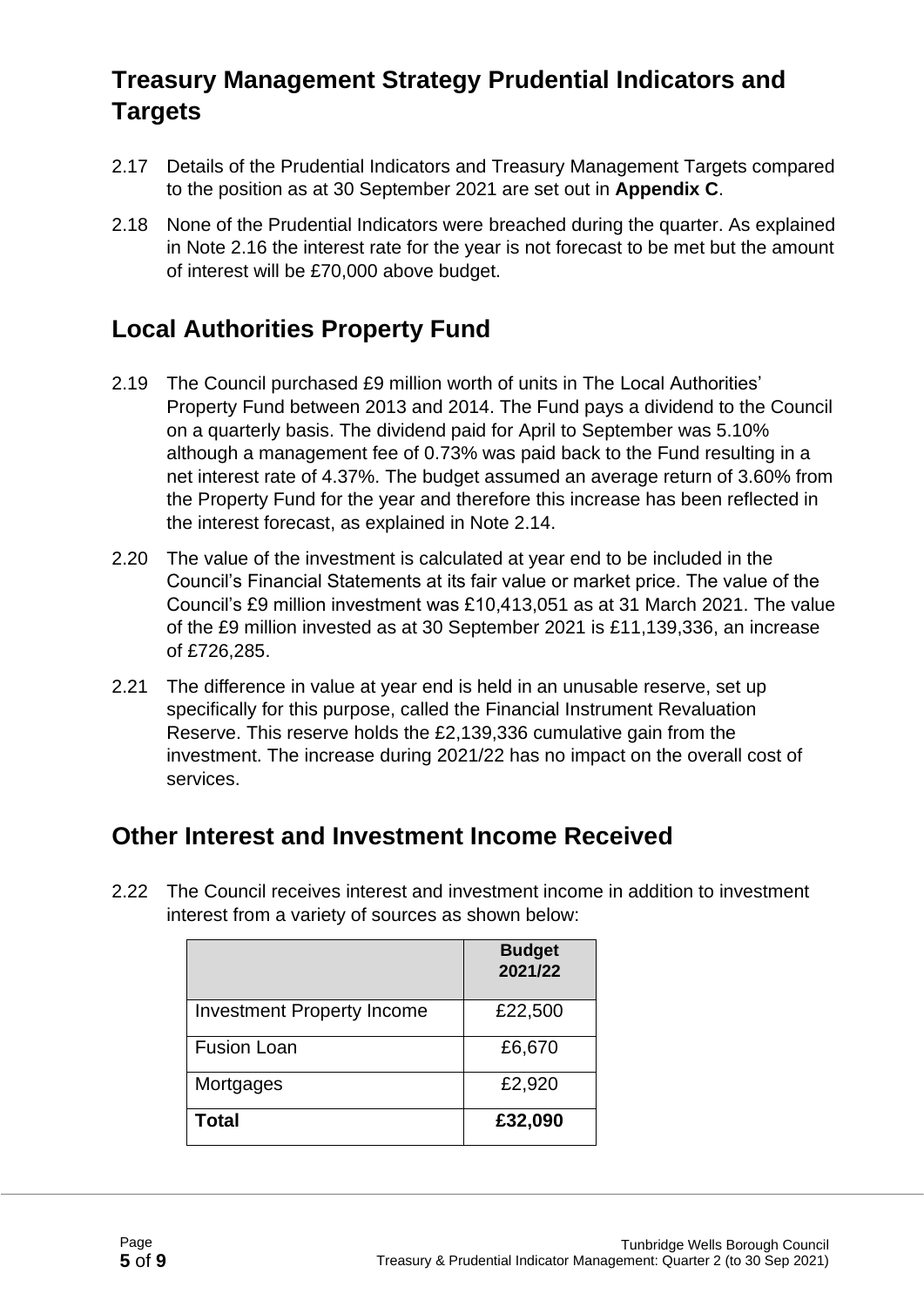- 2.23 The Council purchased a commercial property in 2016/17, held on the balance sheet as an investment property. The property was occupied by a restaurant which following lockdown went into administration. It has however now been relet and the investment interest budget of £22,500 is expected to be achieved.
- 2.24 The Council provided a loan to Fusion Lifestyle, who manage the Council's sports centres, to fund sports centre improvements. The final three instalments are due to be paid in 2021/22 with total interest being charged of £6,670. The first two instalments have been paid in full with the final instalment being due in December 2021, concluding the loan.

### **3. Options Considered**

3.1 This report is essentially for information.

### **4. Preferred Option and Reason**

4.1 That Members acknowledge the 2021/22 Treasury Management and Prudential Indicator position and note that investment and bank interest is forecast to be £432,000, an increase of £70,000 on the approved budget, the same as Quarter 1.

### **5. Consultation on Options**

5.1 The Council takes advice from Link Asset Services on all treasury management activities. The decision will be published on the Council's website.

#### **Recommendation from Cabinet Advisory Board**

5.2 The Finance & Governance Cabinet Advisory Board were consulted on 16 November 21 and agreed to support the recommendations to Cabinet.

### **6. Implementation**

6.1 The investment income and borrowing costs are also included within the Quarter 2 Revenue Management report which is an accompanying report on this agenda.

## **7. Appendices and Background Documents**

Appendices: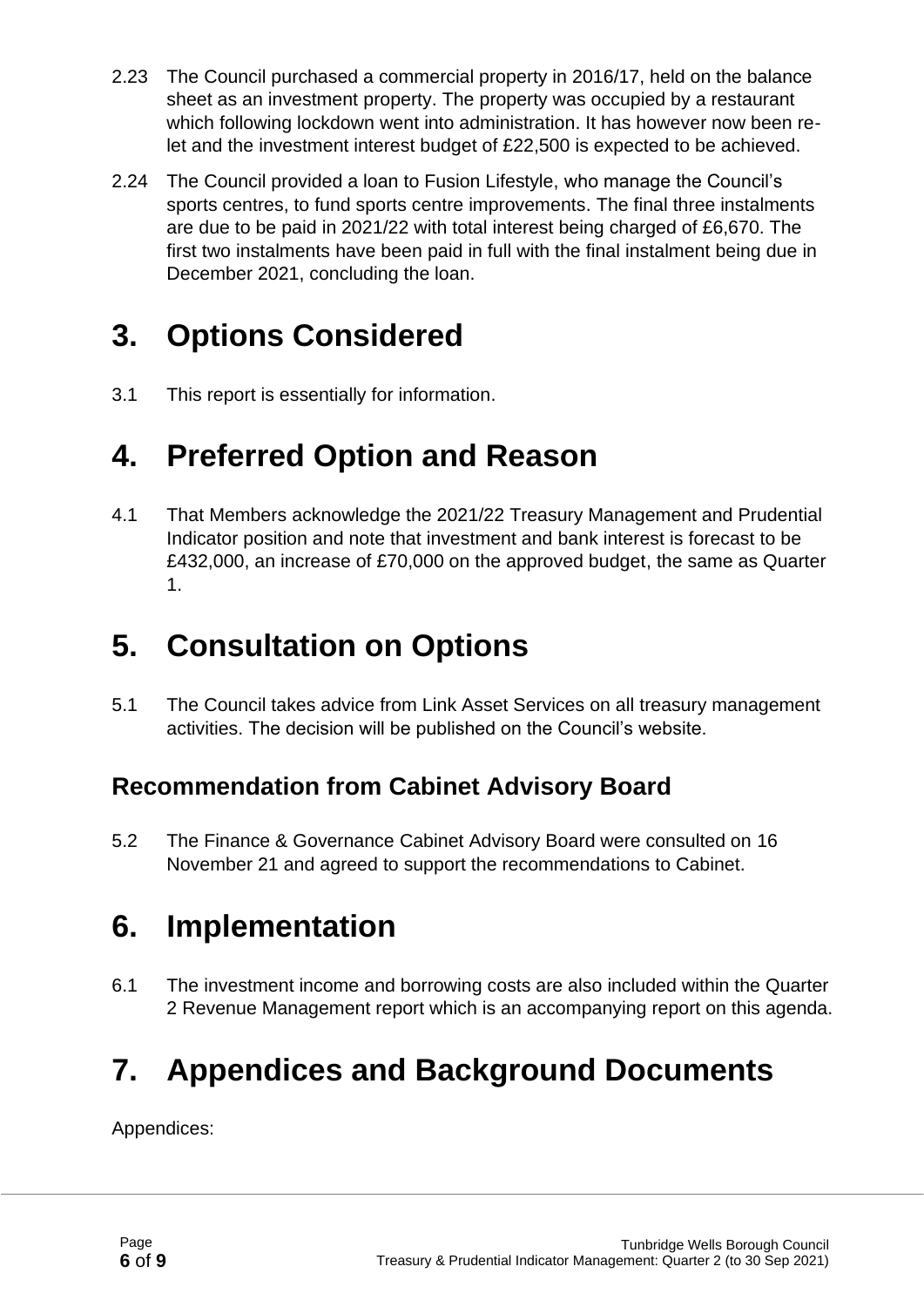- Appendix A: Treasury Management Investment Limits
- Appendix B: Current Investments
- Appendix C: Prudential Indicators and Treasury Management Targets

Background Papers:

- Treasury Management Policy and Strategy 2021/22 CAB92/20 [https://democracy.tunbridgewells.gov.uk/documents/s53266/9%20Treasury%20Str](https://democracy.tunbridgewells.gov.uk/documents/s53266/9%20Treasury%20Strategy%20202122.pdf) [ategy%20202122.pdf](https://democracy.tunbridgewells.gov.uk/documents/s53266/9%20Treasury%20Strategy%20202122.pdf)
- Treasury & Prudential Indicator Management: Quarter 1 (to 30 June 2021) [https://democracy.tunbridgewells.gov.uk/documents/s57338/Quarter%201%20Tr](https://democracy.tunbridgewells.gov.uk/documents/s57338/Quarter%201%20Treasury%20Management%20202122.pdf) [easury%20Management%20202122.pdf](https://democracy.tunbridgewells.gov.uk/documents/s57338/Quarter%201%20Treasury%20Management%20202122.pdf)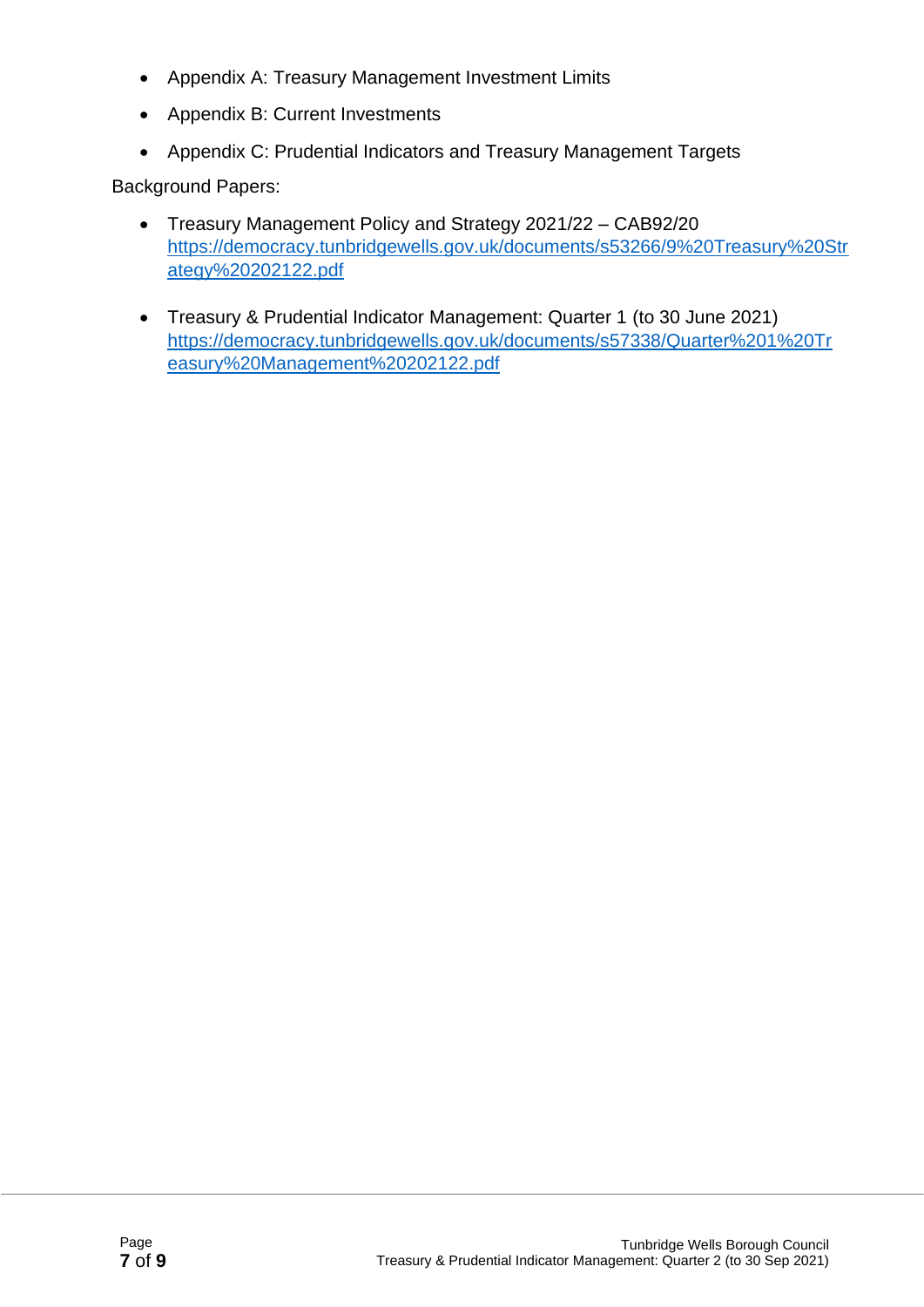

### **8. Cross Cutting Issues**

#### **A. Legal (including the Human Rights Act)**

Under Section 151 of the Local Government Act 1972 (LGA 1972) the Section 151 Officer has statutory duties in relation to the financial administration and stewardship of the authority, including securing effective arrangements for treasury management.

Claudette Valmond, Interim Head of Legal Partnership

#### **B. Finance and Other Resources**

The net investment interest is an important source of income for the Council's revenue budget.

Jane Fineman, Head of Finance, Procurement & Parking

#### **C. Staffing**

There are no specific implications that arise from the process of Treasury Management over the fact that the income is part of the budget which supports the Council's priorities.

Jane Fineman, Head of Finance, Procurement & Parking

#### **D. Risk Management**

The Treasury Management Policy and Strategy sets out how the Council aims to control the risks associated with treasury management. The security of the Council's investments is the top priority when making investments and is always considered before yield

Jane Fineman, Head of Finance, Procurement & Parking

#### **E. Environment and Sustainability**

There are no specific implications that arise from the process of Treasury Management over the fact that the income is part of the budget which supports the Council's priorities.

Jane Fineman, Head of Finance, Procurement & Parking